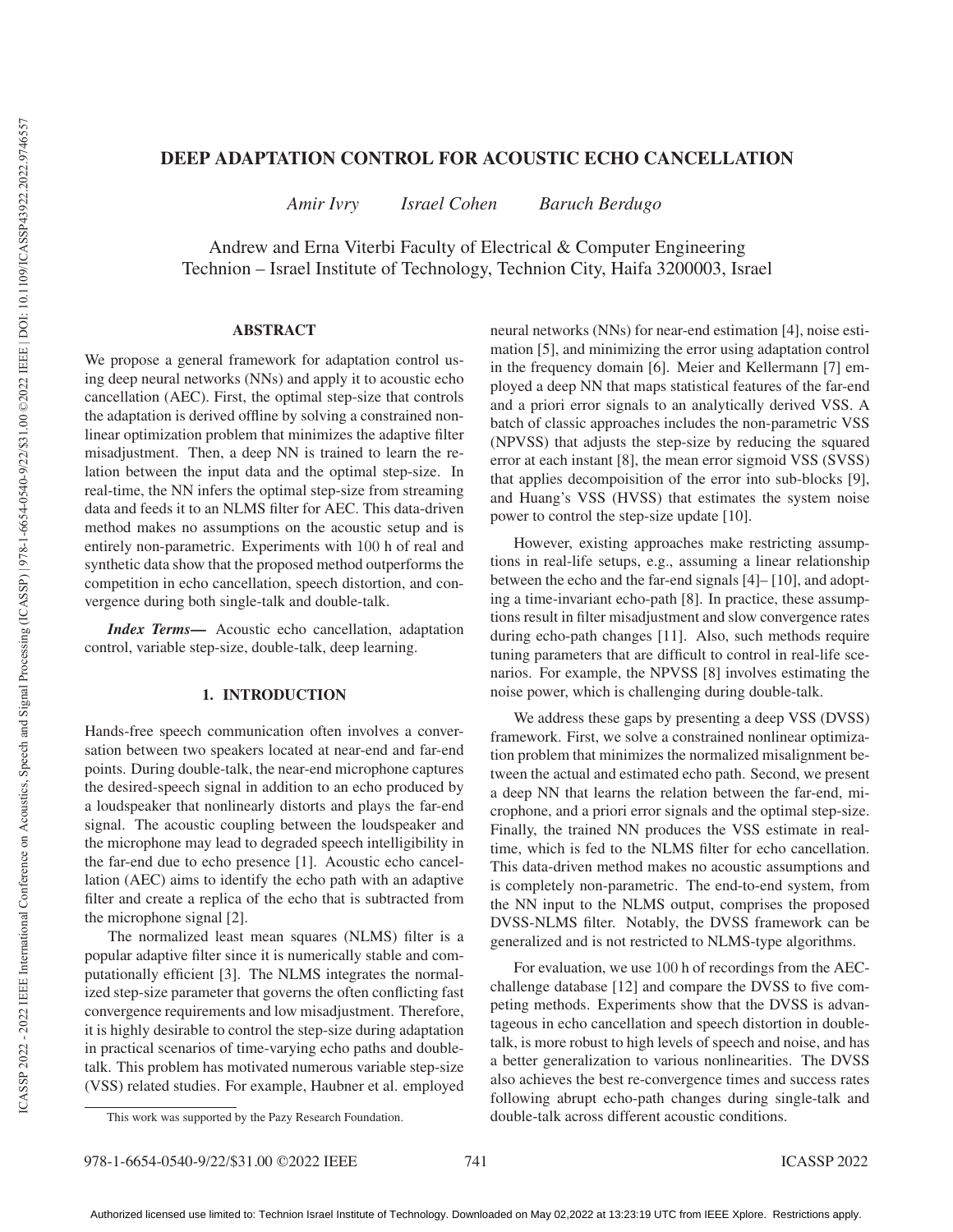

Fig. 1: AEC scenario and proposed system (bordered). The NN produces the DVSS estimate  $\hat{\mu}^*(n)$ , which is fed to an NLMS filter that generates the acoustic path estimation  $\hat{\mathbf{h}}(n)$ .

#### 2. PROBLEM FORMULATION

Figure 1 illustrates the DVSS-NLMS configuration. The microphone signal  $m(n)$  at time index n is given by

$$
m(n) = y(n) + s(n) + w(n),
$$
 (1)

where  $s(n)$  is the near-end speech signal,  $w(n)$  represents environmental and system noises, and  $y(n) = \mathbf{x}_{NL}^{T}(n) \mathbf{h}(n)$ <br>is a nonlinear and reverberant echo,  $\mathbf{x}_{N}(n)$  denotes the L is a nonlinear and reverberant echo.  $\mathbf{x}_{NL}$  (n) denotes the L most recent samples of the far-end signal,  $\mathbf{x}(n)$ , after undergoing nonlinear distortions by nonideal components, and the echo path  $h(n)$  is modeled as a finite impulse response filter with L coefficients:

$$
\mathbf{x}_{\text{NL}}\left(n\right) = \left[x_{\text{NL}}\left(n\right), \ldots, x_{\text{NL}}\left(n-L+1\right)\right]^T, \qquad (2)
$$

$$
\mathbf{h}(n) = [h_0(n), h_1(n), \dots, h_{L-1}(n)]^T.
$$
 (3)

An NLMS adaptive filter with  $L$  coefficients tracks the echo path estimate  $\hat{\mathbf{h}}(n)$  and echo estimate  $\hat{y}(n) = \mathbf{x}^{T}(n) \hat{\mathbf{h}}(n)$ :

$$
\mathbf{x}(n) = [x(n), x(n-1), \dots, x(n-L+1)]^T, \quad (4)
$$

$$
\hat{\mathbf{h}}(n) = \left[\hat{h}_0(n), \hat{h}_1(n), \dots, \hat{h}_{L-1}(n)\right]^T.
$$
 (5)

Then, an estimate of the near-end speech signal is given by

$$
e(n) = m(n) - \hat{y}(n)
$$
  
=  $(y(n) - \hat{y}(n)) + s(n) + w(n)$ . (6)

Our goal is to estimate  $\hat{h}(n)$  and to cancel the echo by eliminating  $y(n) - \hat{y}(n)$ , without distorting the speech s  $(n)$ .

#### 3. DEEP VARIABLE STEP-SIZE ALGORITHM

#### 3.1. General NLMS Filter Model in Double-talk

The a priori and a posteriori error signals of the NLMS adaptation process are, respectively, given by [3]:

$$
\epsilon(n) = \mathbf{x}_{\text{NL}}^T(n)\mathbf{h}(n) - \mathbf{x}^T(n)\hat{\mathbf{h}}(n-1) + s(n) + w(n), \tag{7}
$$

$$
e(n) = \mathbf{x}_{\rm NL}^T(n) \mathbf{h}(n) - \mathbf{x}^T(n) \mathbf{\hat{h}}(n) + s(n) + w(n).
$$
 (8)

Also, NLMS-type adaptive filters follow the update rule:

$$
\hat{\mathbf{h}}(n) = \hat{\mathbf{h}}(n-1) + \mu(n)\mathbf{x}(n) \epsilon(n), \quad \hat{\mathbf{h}}(0) = \mathbf{0}^T, \tag{9}
$$

where  $\mu(n)$  is a positive step-size that controls the trade-off between convergence rate and adaptation misalignment and  $h(0)$  has L zeros. From  $(7)$ – $(9)$ , we have

$$
e(n) = \epsilon(n) \left[1 - \mu(n) \mathbf{x}^{T}(n) \mathbf{x}(n)\right].
$$
 (10)

To derive the general expression for  $\mu(n)$ , we impose echo cancellation from the a posteriori error, namely:

$$
e(n) = s(n) + w(n). \tag{11}
$$

Assuming  $s(n)$  and  $w(n)$  are uncorrelated [3], substituting  $(11)$  into  $(10)$  yields

$$
\mu(n) = \frac{1}{L\operatorname{E}\left[\mathbf{x}^{2}\left(n\right)\right] + \delta} \left[1 - \sqrt{\frac{s^{2}\left(n\right) + w^{2}\left(n\right)}{\epsilon^{2}\left(n\right)}}\right], \tag{12}
$$

where E [·] denotes empirical expectation and  $\delta > 0$  is a regularization parameter added to avoid division by zero.

#### 3.2. Data-driven Generation of the Optimal Step-Size

The normalized misalignment  $\mathcal{D}(n)$  quantifies the mismatch between the actual and estimated echo paths in dB:

$$
\mathcal{D}(n) = 20 \log_{10} \left[ \frac{\|\mathbf{h}(n) - \hat{\mathbf{h}}(n)\|_{2}}{\|\mathbf{h}(n)\|_{2}} \right]
$$
(13)  
= 20 log<sub>10</sub>  $\left[ \frac{\|\mathbf{h}(n) - \hat{\mathbf{h}}(n-1) - \mu(n)\mathbf{x}(n) e(n)\|_{2}}{\|\mathbf{h}(n)\|_{2}} \right].$ 

The optimal step-size  $\mu^*(n)$  is the solution of the constrained nonlinear optimization problem that minimizes  $\mathcal{D}(n)$ :

$$
\mu^*(n) = \underset{0 < \mu(n) < 2}{\arg \min} \mathcal{D}(n), \qquad (14)
$$

where the constraint complies with the stability condition of NLMS-type algorithms [3]. This optimization process is carried out using the active-set optimization algorithm [13]. According to (13), merely the far-end and a priori error signals are required for  $\mu^*(n)$ . This allows a non-parametric and data-driven approach to estimate  $\mu^*(n)$ .

### 3.3. Optimal Step-Size Learning Using Neural Networks

Deriving  $\mu^*(n)$  in practice is time-consuming and requires knowledge of the echo path. Thus, a deep NN is built to learn the relation between available data measurements and  $\mu^*(n)$ during training, and to produce an estimate  $\hat{\mu}^*(n)$  in realtime. According to (12), the step-size involves information of the far-end, a priori error, and near-end speech and noise signals. Even though the near-end signals are not available in practice, they comprise the available microphone signal.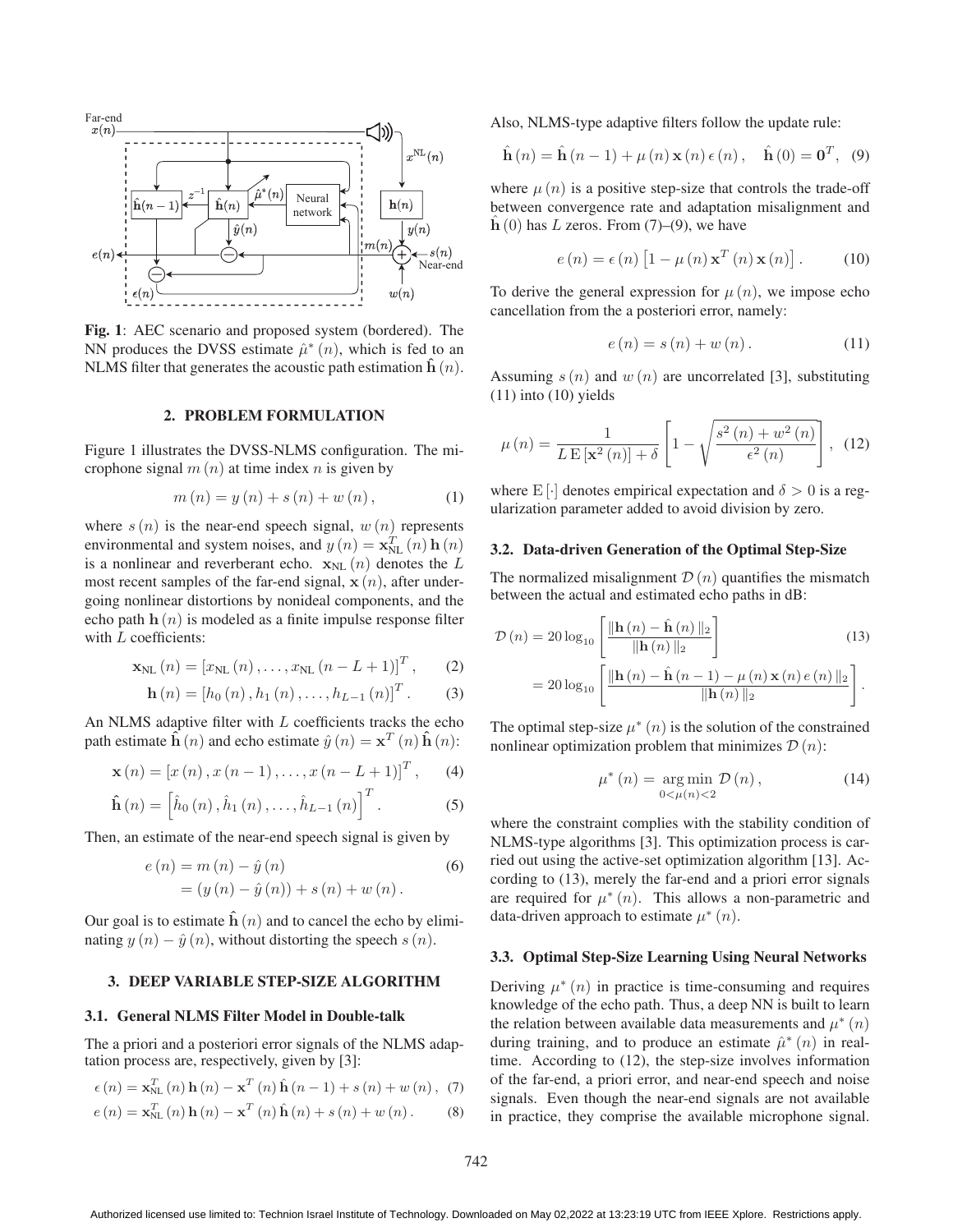Thus, we propose a deep NN that receives the far-end, a priori error, and microphone signals as inputs and maps them to the corresponding optimal step-size.

We employ a convolutional NN [14] with three input channels, one for each input signal, and a single-neuron output for the step-size. Each input channel is fed with its corresponding waveform signal's short-time Fourier transform (STFT) [15] amplitude. The first convolution layer employs a  $3 \times 3$  kernel size, stride of 3, dilation of 5, and padding of 1, followed by 2-D batch normalization and a ReLU activation layer, and has 3 input and 16 output channels. A second convolution layer follows the same filtering specifications, but has 16 input and 16 output channels. A fully-connected NN unit receives the 16 filters and propagates their flatten version through a  $1920 \times 512$  layer, followed by 1-D batch normalization, a ReLU activation function, and a dropout layer with a probability of 0.5. Finally, this outcome is concatenated to a second fully-connected layer with dimensions  $512 \times 1$ that ends with a sigmoid activation function. The objective function is the  $\ell_2$  distance between the NN prediction and the optimal step-size  $\mu^*(n)$ .

In real-time, the NN produces  $\hat{\mu}^*(n)$ , which is fed to the succeeding NLMS. This end-to-end system contains 1 Million parameters that consume 4 Million floating-point operations per second (Mflops) and 4.6 Megabytes (MB) of memory. Thus, its integration on hands-free devices is enabled with hands-free communication timing constraints met [16], e.g., using the NDP120 neural processor by Syntiant<sup>TM</sup> [17].

### 4. EXPERIMENTAL SETUP

### 4.1. Database Acquisition

The AEC challenge database [12] is employed in this study. This corpus is sampled at 16 kHz and includes single-talk and double-talk periods both with and without echo-path change. No echo-path change means no movement in the room during the recording, and echo-path change means either the near-end speaker or the device are moving during the recording. The corpus includes 25 h of synthetic data and 75 <sup>h</sup> of real clean and noisy data. To account for realistic acoustic environments, every far-end signal randomly undergoes one of 4500 simulated nonlinear modifications, generated according to the physical behavior of power amplifiers and loudspeakers in modern hands-free devices [11]. Also, every nonlinearly-distorted signal is randomly propagated via one of 4500 real room impulse responses that are taken from the corpus in  $[18]$  with their first L coefficients. The echoto-speech ratio (ESR) and echo-to-noise ratio (ENR) levels were distributed on  $[-10, 10]$  dB and  $[0, 40]$  dB, respectively, and are defined as  $ESR = 10 \log_{10} \left[ \|y(n)\|^2/ \|s(n)\|^2 \right]$  and<br> $END = 10 \log_{10} \left[ \|u(n)\|^2/ \|u(n)\|^2 \right]$  in dB, both colourated ENR=10  $\log_{10} [||y(n)||_2^2/||w(n)||_2^2]$  in dB, both calculated<br>with 50% overlapping time frames of 20 ms with 50% overlapping time frames of 20 ms.

Table 1: Performance measures for evaluation.

| Measure    | Definition                                                                                            |  |  |
|------------|-------------------------------------------------------------------------------------------------------|--|--|
| ERLE.      | $\frac{\frac{\ m(n)\ _2^2}{\ e(n)\ _2^2}}{\ e(n)\ _2^2}\Big _{\text{Far-end single-talk}}$            |  |  |
| <b>SDR</b> | $\frac{\ s(n)\ _2^2}{10 \log_{10} \frac{\ s(n)\ _2^2}{\ e(n)-s(n)\ _2^2}} \Big _{\text{Double-talk}}$ |  |  |

# 4.2. Data Processing, Training, and Testing

Initially, the 100 h of real and synthetic data are randomly split to create 80 h of training, 10 h of validation, and 10 <sup>h</sup> of test sets. All sets are balanced to prevent biased results, as detailed in [19]. The training and validation sets are used for step-size generation via (14) with  $\mu(0) = 3 \times 10^{-5}$ ,  $L = 150$  ms, and  $\hat{\mathbf{h}}(0) = \mathbf{0}^T$  being a vector of L zeros. The step-size is generated every 8 ms to avoid unnecessary heavy computations. An abrupt change in echo path reoccurs every t seconds, where  $t \sim U[4.5, 5.5]$ , resembling real-life scenarios. The signals are transformed by the STFT using 16 ms frames and 8 ms shifts. Past information of 96 ms is concatenated before entering the NN. Training the NN is done using back-propagation through time with a learning rate of  $10^{-4}$ that decays by  $10^{-6}$  every 5 epochs, mini-batch size of 32 ms, and 40 epochs, using Adam optimizer [20]. In real-time, the NN infers the test set and is not updated. The NLMS receives the optimal step-size estimate from the NN and continuously tracks the echo path. The NN may introduce an artificial gain, which is compensated as in [21]. Training duration was 30 minutes per 1 h of data, and the batch inference time of the end-to-end system, i.e., the NN and adaptive filter, is 24 ms on an Intel Core i7-8700K CPU @ 3.7 GHz with two GPUs of Nvidia GeForce RTX 2080 Ti.

#### 4.3. Performance Measures

To evaluate the performance, the echo return loss enhancement (ERLE) [22] is used. It measures echo reduction between the degraded and enhanced signals when only a far-end signal and noise are present. In double-talk, we use the signalto-distortion ratio (SDR) [23] that takes echo suppression and speech distortion into account, and the perceptual evaluation of speech quality (PESQ) [24]. All measures are calculated with 50% overlapping frames of 20 ms, and the ERLE and SDR are defined in Table 1. Convergence times and success rates are also given. Convergence occurs when  $\mathcal{D}(n)$  falls under <sup>−</sup>10 dB and is successful if that holds for the remaining echo path. We also report the value of  $\mathcal{D}(n)$  as given in (13).

# 5. EXPERIMENTAL RESULTS

Using the entire test set, the DVSS method is compared against four competing VSS-based methods in [7]– [10], respectively notated "NNVSS", "NPVSS", "SVSS", and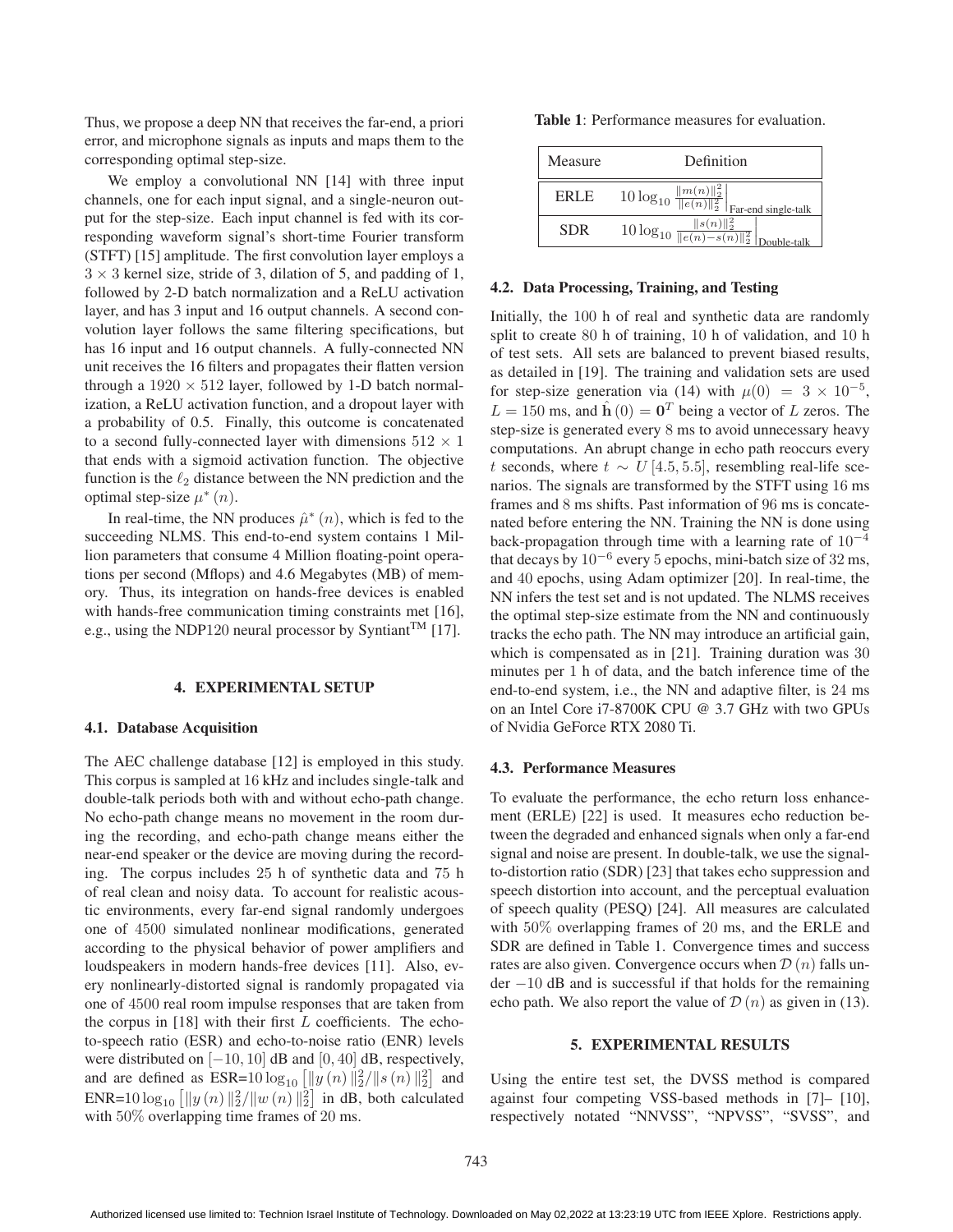|              | <b>SDR</b>     | <b>PESO</b>    | <b>ERLE</b>    | Norm. Mis.      |
|--------------|----------------|----------------|----------------|-----------------|
| <b>DVSS</b>  | $3.51 \pm 0.4$ | $2.52+0.3$     | $21.3 + 4.6$   | $-22.8 + 4.2$   |
| <b>NNVSS</b> | $2.48 \pm 0.9$ | $1.78 \pm 0.4$ | $15.5 \pm 5.7$ | $-16.8 \pm 4.9$ |
| <b>NPVSS</b> | $2.81 + 0.8$   | $2.06 \pm 0.5$ | $16.8 + 6.7$   | $-18.1 + 5.7$   |
| <b>SVSS</b>  | $2.21 + 0.9$   | $2.03 + 0.6$   | $15.0 + 5.5$   | $-16.3 + 5.0$   |
| <b>HVSS</b>  | $2.86 \pm 0.6$ | $2.12+0.4$     | $18.1 + 6.5$   | $-19.9 \pm 6.2$ |
| NLMS         | $2.09 + 1.1$   | $1.62 + 0.3$   | $14.2 + 5.8$   | $-15.5 + 4.9$   |

Table 2: Performance with no echo-path change.

Table 3: Performance with echo-path change.

|              | <b>SDR</b>     | <b>PESO</b>    | <b>ERLE</b>  | Norm. Mis.      |
|--------------|----------------|----------------|--------------|-----------------|
| <b>DVSS</b>  | $3.16 \pm 0.6$ | $2.31 + 0.5$   | $16.9 + 5.7$ | $-18.3 + 5.2$   |
| <b>NNVSS</b> | $2.11 + 1.1$   | $1.75 + 0.5$   | $11.9 + 5.5$ | $-11.9 + 4.9$   |
| <b>NPVSS</b> | $2.57 + 1.0$   | $1.99 + 0.6$   | $15.9 + 7.7$ | $-17.4 + 7.1$   |
| <b>SVSS</b>  | $2.03 + 1.2$   | $1.80 \pm 0.7$ | $15.0 + 6.1$ | $-13.4 \pm 5.9$ |
| <b>HVSS</b>  | $2.62 \pm 0.9$ | $2.03 + 0.5$   | $12.7 + 5.7$ | $-15.1 \pm 4.2$ |
| NLMS         | $1.95 + 1.4$   | $1.56 + 0.3$   | $10.2 + 4.1$ | $-11.0 \pm 3.0$ |

Table 4: Convergence times [seconds] and success rates [%].

| <b>DVSS</b> | <b>NNVSS</b>                                                       | NPVSS | <b>SVSS</b> | <b>HVSS</b> | NLMS |
|-------------|--------------------------------------------------------------------|-------|-------------|-------------|------|
|             | <b>3.4s, 95%</b> 5.9s, 77% 6.6s, 75% 5.6s, 83% 7.0s, 71% 7.9s, 58% |       |             |             |      |

"HVSS". All methods are implemented with the NLMS filter, which is also implemented with a constant step-size of  $\mu = 3 \times 10^{-5}$  as the benchmark, notated "NLMS". In Tables 2 and 3, measures are reported by their mean and standard deviation (std) values in the format mean±std. In Table 4, the average convergence times and success rates are reported.

Results with no echo-path change are given in Table 2 and with echo-path change are shown in Table 3, both after convergence. According to the ERLE measure, the proposed method achieves leading echo cancellation in single-talk. The DVSS yields less speech distortion and better speech quality during double-talk, respectively deduced by the SDR and PESQ scores. A lower std value is also achieved, which implies better stability of the DVSS across various setups. Although scenarios of echo-path change lead to expected performance decline relative to no echo-path change, our method outperforms competing methods across all measures in terms of mean and std. Furthermore, by Table 4, our method achieves the fastest average re-convergence time and highest convergence success rate compared to the competition. Thus, the data-driven DVSS that requires no acoustic assumptions and is entirely non-parametric, can track the VSS in practical acoustic conditions with double-talk with high generalization and robustness, and adjust the VSS most accurately and rapidly.

Convergence comparison is illustrated in Fig. 2, where the ESR and ENR continuously vary, and after 5 s, an abrupt



Fig. 2: Convergence comparison. Abrupt echo-path change occurs after 5 s, and ESR and ENR values regularly change.

echo-path change occurs. On the other hand, the DVSS-NLMS filter continues to converge during double-talk and is only disturbed by the abrupt echo-path change. Also, the DVSS rapid convergence and re-convergence are demonstrated. However, all VSS-based competing methods experience divergence due to double-talk, which degrades their adaptation process. This supports previous conclusions regarding the DVSS superiority in real acoustic conditions, including double-talk and echo-path changes.

### 6. CONCLUSIONS

We have introduced a general framework for real-time adaptation control using deep learning. We first performed optimal VSS generation that is entirely non-parametric and makes no acoustic assumptions via minimization of the filter misalignment. Second, the relation of the data and the optimal VSS was learned via a deep NN. Finally, in real-time, the NN yields a VSS estimate that is fed into the adaptive filter that continuously tracks the echo path. Experiments using 100 <sup>h</sup> of real and synthetic data showed superior performance of the DVSS over the competition in AEC using the NLMS filter. In particular, the DVSS is preferable during double-talk in terms of echo cancellation and speech distortion, and characterized by faster convergence following abrupt echo-path changes.